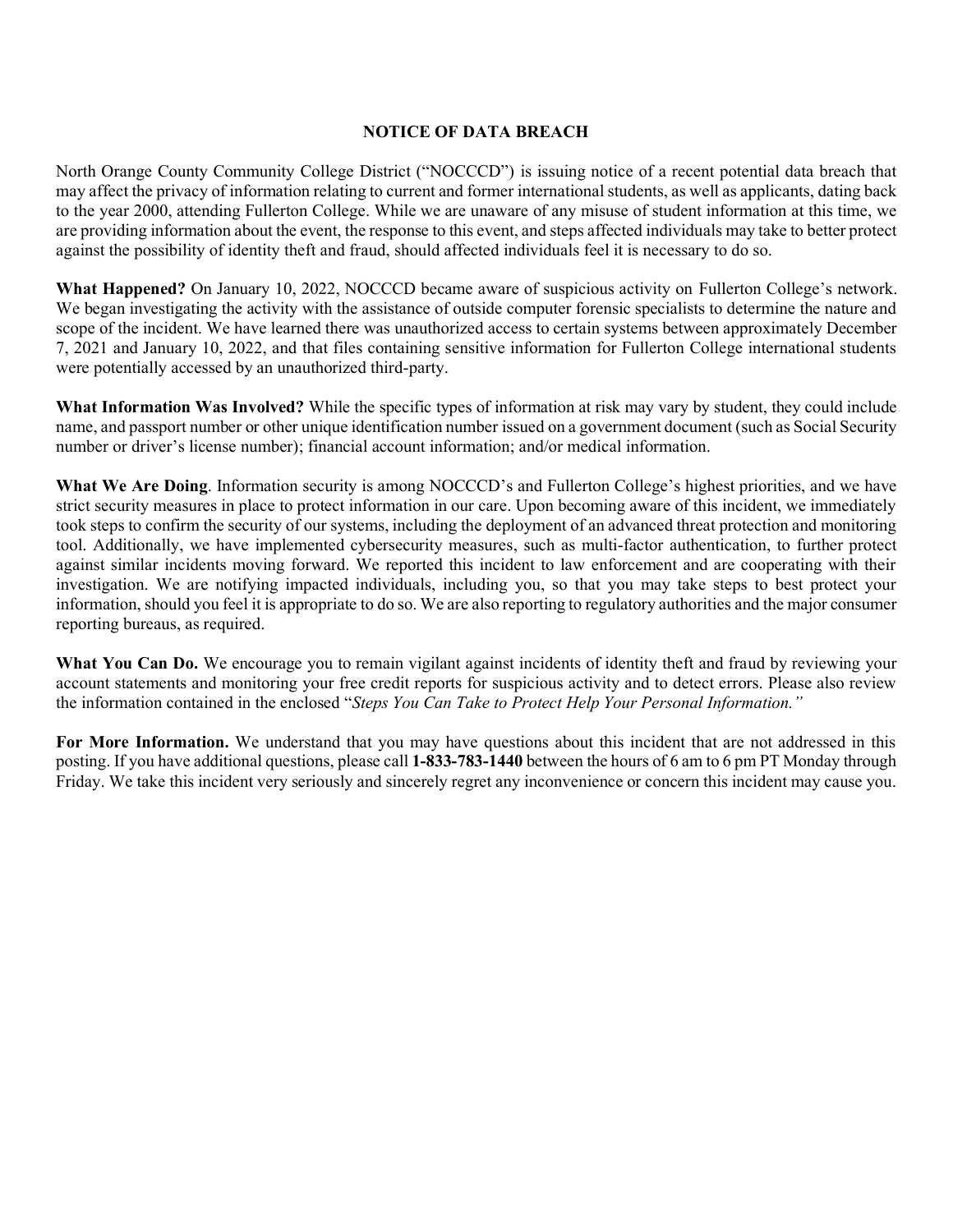## **STEPS YOU CAN TAKE TO HELP PROTECT YOUR PERSONAL INFORMATION**

## **Monitor Your Accounts**

Under U.S. law, a consumer is entitled to one free credit report annually from each of the three major credit reporting bureaus, Equifax, Experian, and TransUnion. To order your free credit report, visit www.annualcreditreport.com or call, toll-free, 1-877-322-8228. You may also directly contact the three major credit reporting bureaus listed below to request a free copy of your credit report.

Consumers have the right to place an initial or extended "fraud alert" on a credit file at no cost. An initial fraud alert is a 1 year alert that is placed on a consumer's credit file. Upon seeing a fraud alert display on a consumer's credit file, a business is required to take steps to verify the consumer's identity before extending new credit. If you are a victim of identity theft, you are entitled to an extended fraud alert, which is a fraud alert lasting seven years. Should you wish to place a fraud alert, please contact any one of the three major credit reporting bureaus listed below.

As an alternative to a fraud alert, consumers have the right to place a "credit freeze" on a credit report, which will prohibit a credit bureau from releasing information in the credit report without the consumer's express authorization. The credit freeze is designed to prevent credit, loans, and services from being approved in your name without your consent. However, you should be aware that using a credit freeze to take control over who gets access to the personal and financial information in your credit report may delay, interfere with, or prohibit the timely approval of any subsequent request or application you make regarding a new loan, credit, mortgage, or any other account involving the extension of credit. Pursuant to federal law, you cannot be charged to place or lift a credit freeze on your credit report. To request a credit freeze, you will need to provide the following information:

- 1. Full name (including middle initial as well as Jr., Sr., II, III, etc.);
- 2. Social Security number;
- 3. Date of birth;
- 4. Addresses for the prior two to five years;
- 5. Proof of current address, such as a current utility bill or telephone bill;
- 6. A legible photocopy of a government-issued identification card (state driver's license or ID card, etc.); and
- 7. A copy of either the police report, investigative report, or complaint to a law enforcement agency concerning identity theft if you are a victim of identity theft.

Should you wish to place a credit freeze or fraud alert, please contact the three major credit reporting bureaus listed below:

| Equifax                                  | <b>Experian</b>                | TransUnion                         |
|------------------------------------------|--------------------------------|------------------------------------|
| https://www.equifax.com/personal/credit- |                                | https://www.transunion.com/credit- |
| report-services/                         | https://www.experian.com/help/ | help                               |
| 1-888-298-0045                           | 1-888-397-3742                 | 1-833-395-6938                     |
| Equifax Fraud Alert, P.O. Box 105069     | Experian Fraud Alert, P.O. Box | TransUnion Fraud Alert, P.O. Box   |
| Atlanta, GA 30348-5069                   | 9554, Allen, TX 75013          | 2000, Chester, PA 19016            |
| Equifax Credit Freeze, P.O. Box 105788   | Experian Credit Freeze, P.O.   | TransUnion Credit Freeze, P.O.     |
| Atlanta, GA 30348-5788                   | Box 9554, Allen, TX 75013      | Box 160, Woodlyn, PA 19094         |

## **Additional Information**

You may further educate yourself regarding identity theft, fraud alerts, credit freezes, and the steps you can take to protect your personal information by contacting the consumer reporting bureaus, the Federal Trade Commission, or your state Attorney General. The Federal Trade Commission may be reached at: 600 Pennsylvania Avenue NW, Washington, DC 20580; www.identitytheft.gov; 1-877-ID-THEFT (1-877-438-4338); and TTY: 1-866-653-4261. The Federal Trade Commission also encourages those who discover that their information has been misused to file a complaint with them. You can obtain further information on how to file such a complaint by way of the contact information listed above. You have the right to file a police report if you ever experience identity theft or fraud. Please note that in order to file a report with law enforcement for identity theft, you will likely need to provide some proof that you have been a victim. Instances of